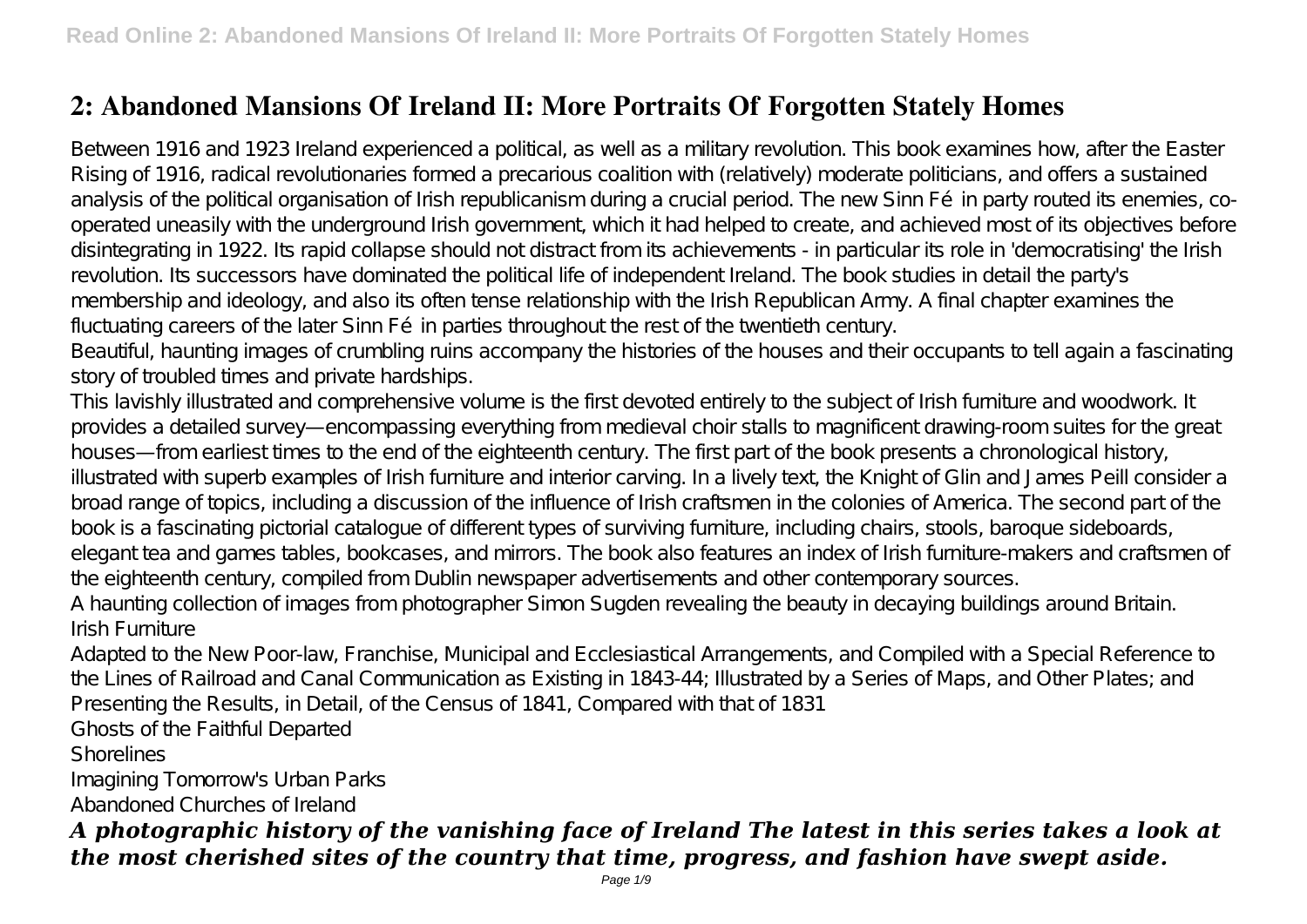*Since the dawn of photography in the mid-19th century, the face and economy of Ireland has changed dramatically, from a rural farming community to a rising industrial and tech-savvy "Celtic Tiger." It has also shaken off British rule and found itself embroiled in a bloody civil war. Featuring some of the most famous sites from across the 32 counties of Ireland (including locations used in "Game of Thrones"), this collection of photos shows the buildings, institutions, and infrastructure that have been lost along the way.*

*Illustrated with more than 150 unique photographs, Abandoned World War II Weapons allows the history buff and general reader to explore the detritus of this great, destructive conflict in every part of the world. The scattered remains of a German bomber on Spitsbergen Island; Sherman tanks waterlogged off Omaha Beach; Japanese merchant ships sunk off the coast of New Guinea. More than 75 years after the end of World War II, the conflict's legacy can still be seen from the Arctic wastes to the Solomon Islands of the South Pacific. The six years of World War II produced a greater number and variety of weapons than any other conflict before or since. This included more than 5 million tanks, armored fighting vehicles, and other selfpropelled weapons; 8 million artillery guns; almost a million military aircraft; more than 50,000 ships and submarines; as well as many millions of rifles, machine guns, and handguns. Today, in every corner of the world, the remnants of this epic conflict can still be seen. Longburied partisan weapons caches in the Belorussian forest; sand-covered trucks in the Sahara desert; crashed American bombers and Japanese anti-aircraft guns in the jungles of New Guinea; tank wrecks on old military training grounds; thousands of unexploded bombs in the depths of the world's seas and oceans; or the hundreds of aircraft and 30 Japanese ships destroyed in Truk Lagoon, the biggest graveyard of ships in the world and today a popular dive site.*

*Only recently discovered, this is a unique and valuable record, kept by Scott, a Scotsman sent by London life insurance employer to report on an estate about to go on sale - 200,000 acres of land north of Galway, Connemara. Called by Scott this inhabited desolation, his journal provides a first-hand account, with line drawings, by Scott, of the survivors of the famine in this area, of the thieving beggars and squalid hostelries, rent-evading tenants, and the works of the 'Papistry.' Robinson supplies very useful background material and history, as well as*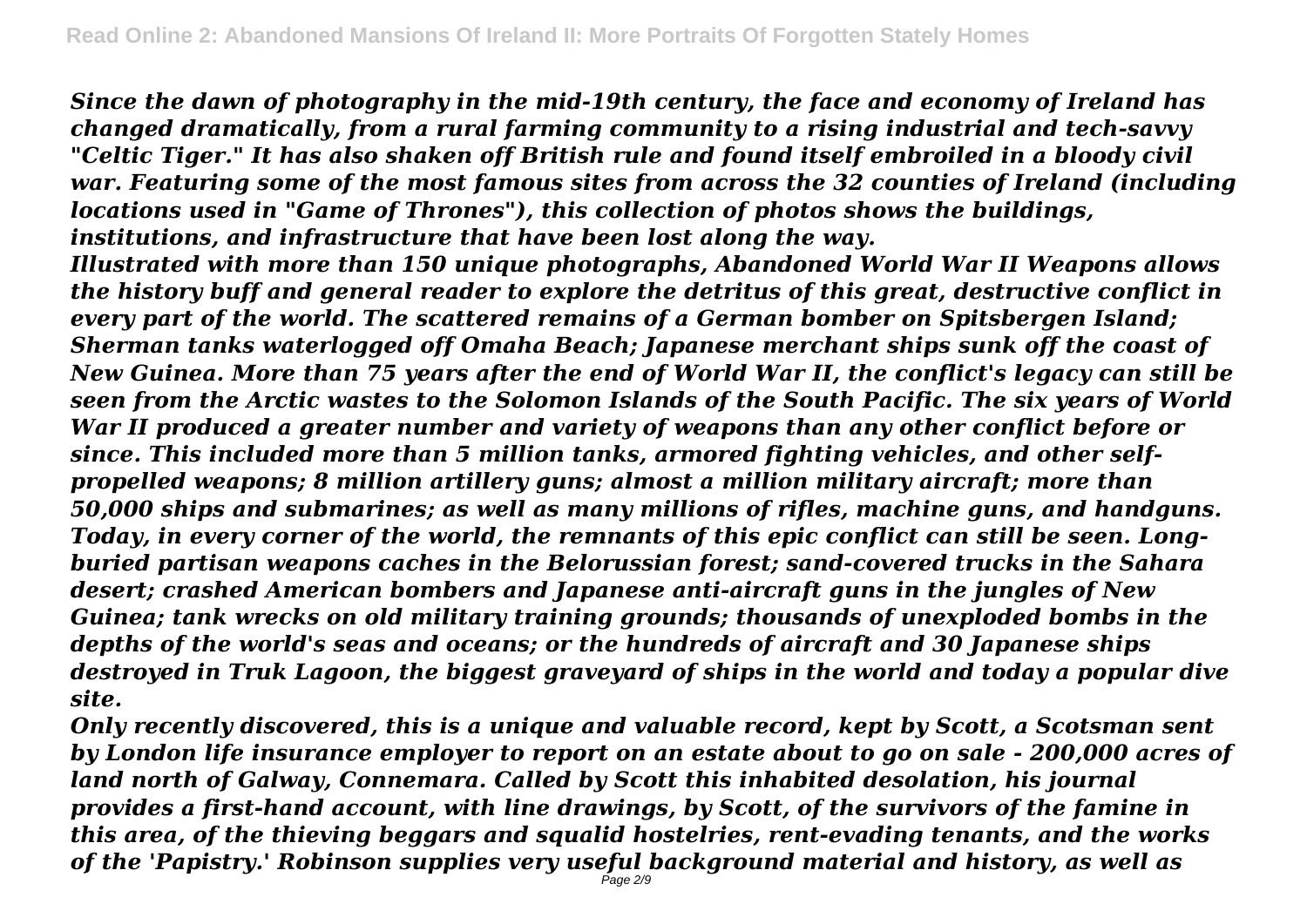#### *rich, explanatory notes and a map.*

*From the 1890s until the 1920s, a great tide of literary invention swept Ireland. As the country struggled for political independence, the writers who formed the Irish Literary Revival created a new, authentically Irish literature. Some, such as W. B. Yeats, John Synge, and Lady Gregory, celebrated the mystical tradition of Ireland's west; others, such as Sean O'Casey, explored Dublin's crowded streets and tenements. This fascinating, revealing, and beautiful book examines the relationship between these writers and the towns and countryside that fueled their imaginations. Part history, part biography, and part travel guide, A Journey into Ireland's Literary Revival takes the reader to Galway, the Aran Islands, Mayo, Sligo, Wicklow, and Dublin. Along the route, it visits the cottages and castles, crags and glens, theaters and pubs where some of the country's finest writers shaped an enduring vision of Ireland. Future Park*

*The Sinn Féin Party, 1916–1923 The Parliamentary Debates World War II Abandoned Places A Journey Into Ireland's Literary Revival*

Whether ruined or opulant, castles can fire the imagination. Here is a breathtaking tour of some of Ireland's lesser known castles, accompanied by hundreds of color photos, and true stories of duels, derring-do, and defiance.

Ireland is an island surrounded by ocean, with a high percentage of its population living in the coastal zone and has often been referred to as an "island nation". The importance of the coastal zone to Ireland is extremely high, given its economic value from tourism and recreation, fishing, aquaculture, renewable energy, ports and linked industries, as well as its environmental significance. Proximity to the sea has also profoundly influenced Ireland's history, culture and multiple identities. Although there are existing guides about Ireland's coastal geology, physical geography and landscapes, these are fragmented and mostly of a local nature. "Shorelines: The Coastal Atlas of Ireland" will aim to fill this gap by looking at the coastline of the entire island of Ireland as a whole, from the physical, human and environmental perspectives.The Atlas will contribute towards the dissemination and outreach of scientific knowledge about the coasts of Ireland and of the processes that are shaping them, to the broader public, government and decision makers. The Atlas is relevant globally, to all those that are interested in coastal matters and the work is not just about Ireland, but Ireland, as an analogue for many of the world's coasts.Visually stunning, accessible and an academic tour de force, this Atlas will resonate with everybody who has a connection to Ireland and anybody interested in the Irish coast. Based on six years of extended ethnography in multiple agricultural areas of the Eastern United States, Down Country Lanes, Behind Abandoned Houses is a monograph which explores the lives of migrant and seasonal farm workers. The six-year study secured multi-setting<br>Page 3/9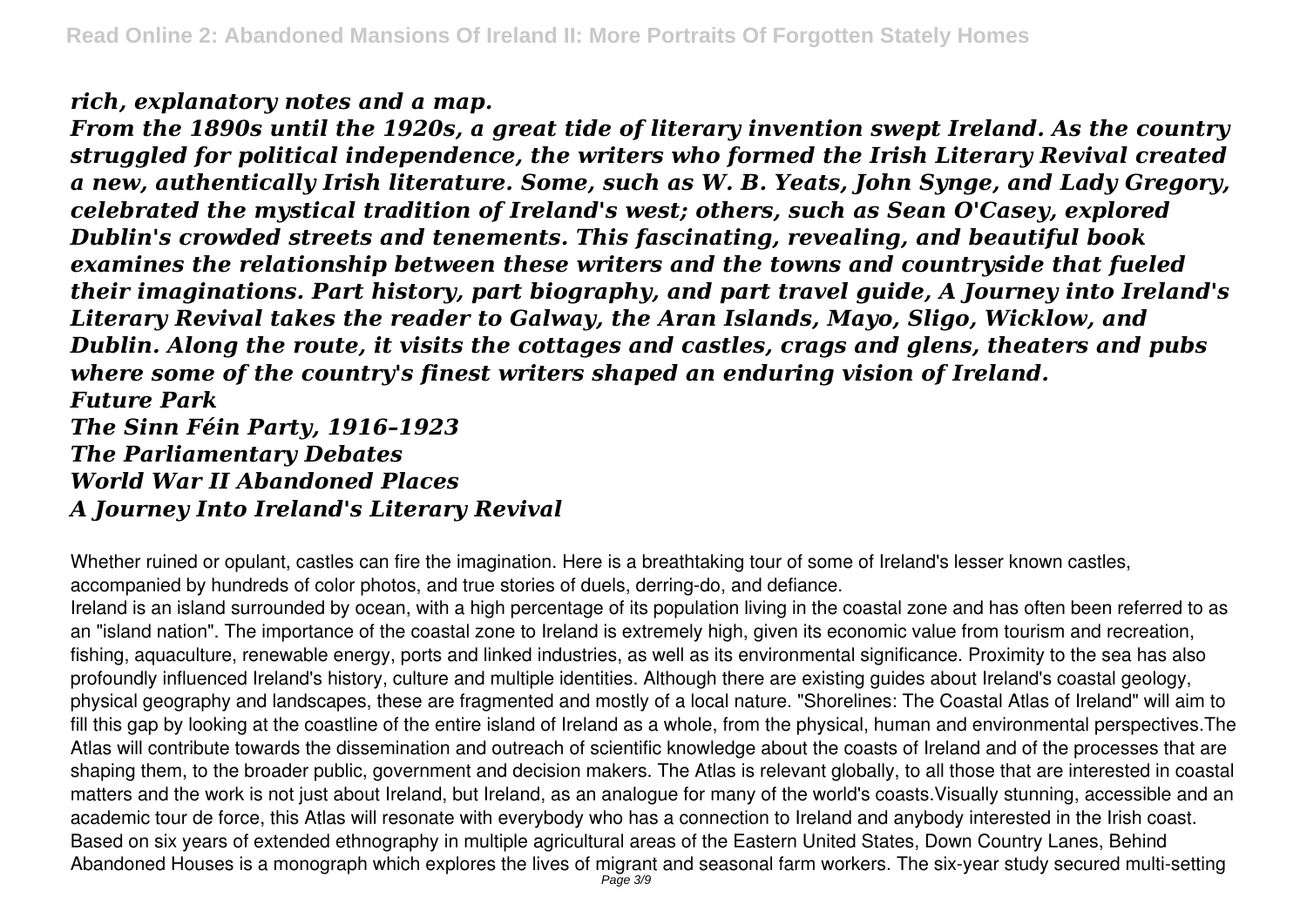field data in primary, secondary and casual sites, and audio-taped narrative life stories from men and women who harvest and perform the related tasks that help to make the many foods which we enjoy in abundance. The study presented in this book elaborates vignettes from field observations with a focus on workers who use drugs and alcohol, and is complemented by formal (narrative life stories) and informal interviews. The author explores diverse field data that reveal the hardships, exclusion and social adversities that migrant farm workers experience many times more often than any other social group with considerable susceptibility to drug / alcohol use. Down Country Lanes, Behind Abandoned Houses gives readers a perspective about farm workers' social vulnerability across multiple agricultural areas, while comparing willful neglect and social non-existence experienced by farm workers to a gray zone of contemporary horrors in the way that these men and women have been viewed and treated over many decades. The monograph is an invaluable reference for the study of social problems, substance abuse, trans-national migratory experiences and field methods in sociology. The book also serves as a contemporary handbook on the anthropology of American agricultural labor.

This title explores more than 100 bunkers, pillboxes, submarine bases, forts, and gun emplacements from the North Sea to Okinawa. Included are defensive structures, such as the Maginot Line on France's eastern border with Germany, Germany's own western and eastern border defences, and the Atlantic Wall, the German-built bunkers and pillboxes on the coast from Denmark down to Brittany. Abandoned World War II Aircraft, Tanks & Warships

Beauty in Decay

Haunted Ireland

A View of the State of Ireland as it was in the Reign of Queen Elizabeth

Connemara After the Famine

The Century Dictionary and Cyclopedia

'Truth telling and truth recovery have seldom been as heart-breaking or necessary as in this powerful story of human vulnerability and failure - and the ultimate triumph of the human spirit.' JOE DUFFY At only five months old, John Cameron was abandoned in a Dublin orphanage, and fostered out as a child labourer by age three. In 1944 when he turned eight, he was incarcerated in Artane Industrial School, where he became boy 11963. Now in his mid-eighties, John Cameron tells his shocking but inspirational story for the first time. As a child, reduced to a number, he survived savage assaults, sexual abuse and the tragic deaths of children around him. Along with other forgotten boys, he battled for his life against the heartless adversity of the church and the Irish state. As a young man - a much-loved schoolteacher devoted to his growing family - John was haunted by his unknown past and embarked on a lifelong quest to unravel the truth about his origins. Buried in a labyrinth of lies, he finally uncovered a story of forbidden love and passion that scandalised rural Ireland and made national headlines in the 1930s. Boy 11963 is a unique account of overcoming almost insurmountable obstacles to find out who you truly are.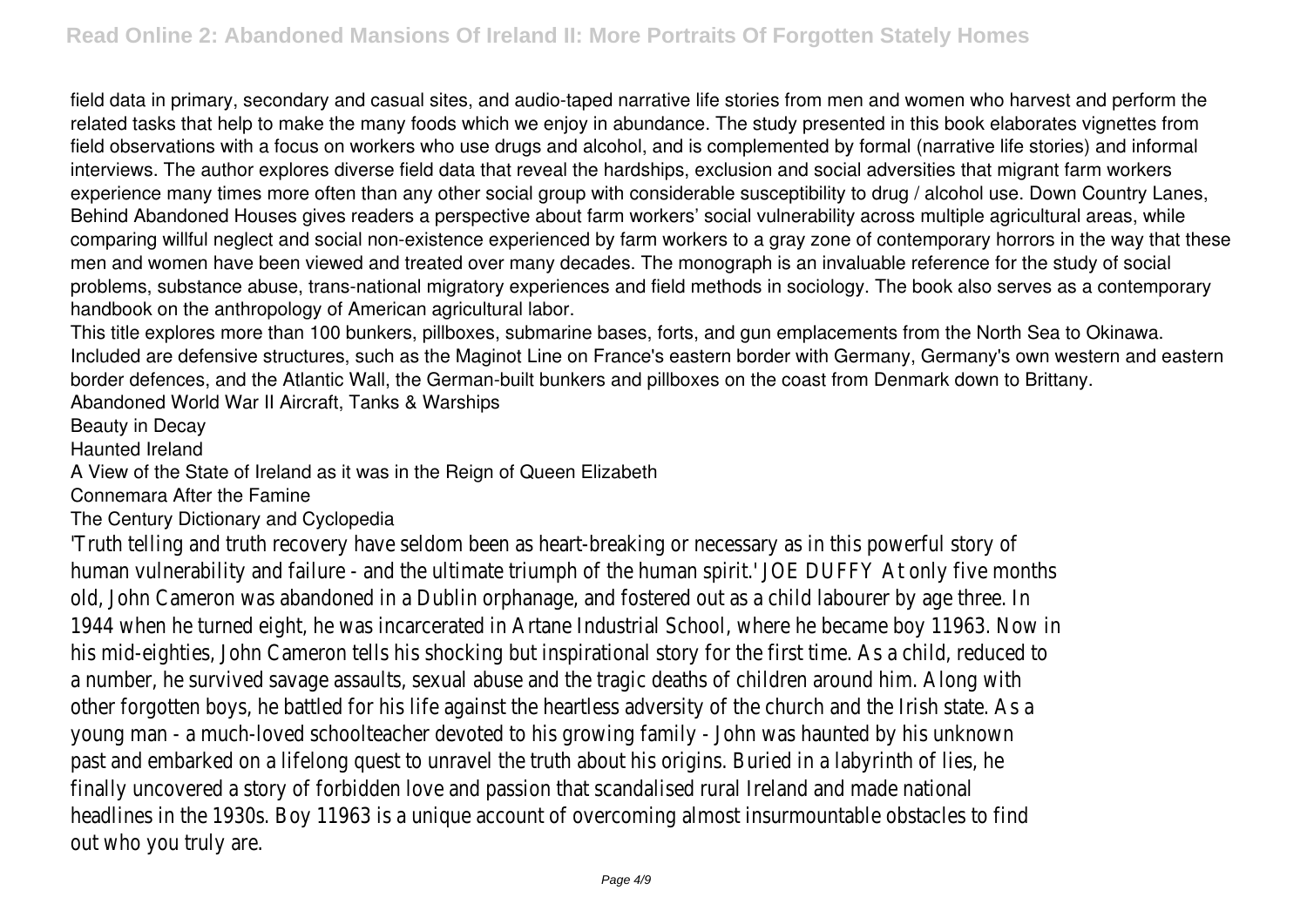The Cold War was a battle of nerves as East and West amassed ever-greater armaments and engaged in ostentatious shows of strength, stealth, and espionage. Then, 30 years ago, the Berlin Wall fell and the "Iron Curtain" lifted. Through 150 striking color photographs, Abandoned Cold War Places looks at the now-unused sites where weapons were stored and strategy developed, traveling from Soviet submarine bases to Britain's nuclear bunkers, from radar stations in San Francisco Bay to listening posts in West Germany. The first public parks were created on urban 'greenfields'. Once these designated sites had been used, cities looked towards post-industrial sites, and built parks in places that had suffered from environmental degradation, neglect, abandonment and conflict. With finite stocks of urban post-industrial land now also approaching exhaustion, more ways of making parks are required to create inclusive, accessible and resilient urban places. Future Park invites Australian built environment professionals and policymakers to consider the future of parks in our cities. Including spectacular images of public spaces throughout the world, the book describes the economic, social and environmental benefits of urban parks, and then outlines the threats and challenges facing cities and communities in an age when more than half the world's population are urban dwellers. Future Park introduces the need to embrace new public park thinking to ensure that benefits continue to be realised. Future Park illustrates imaginative and resourceful responses to real challenges by highlighting recent proposals and projects. These projects coalesce around four broad themes – linkages, obsolescences, co-locations and installations – responding to contemporary urban paradoxes, and ensuring parks continue to play a vital role in the lives of our cities.

Often called the Emerald Isle, Ireland is rich in greenery, but there is an abundance of every variety of landscape. This guide focuses on the well-known as well as the more secluded venues for food, accommodation and places of interest in the country.

Tourism and National Identity since the Irish Civil War

Exploring Ireland's Castles

Making Ireland Irish

Abandoned Palaces

Great Houses, Mansions, Estates and Hotels Lost in Time

Boy 11963

**A new paperback edition of these critically acclaimed and haunting photographs of the abandoned homes of Ireland.**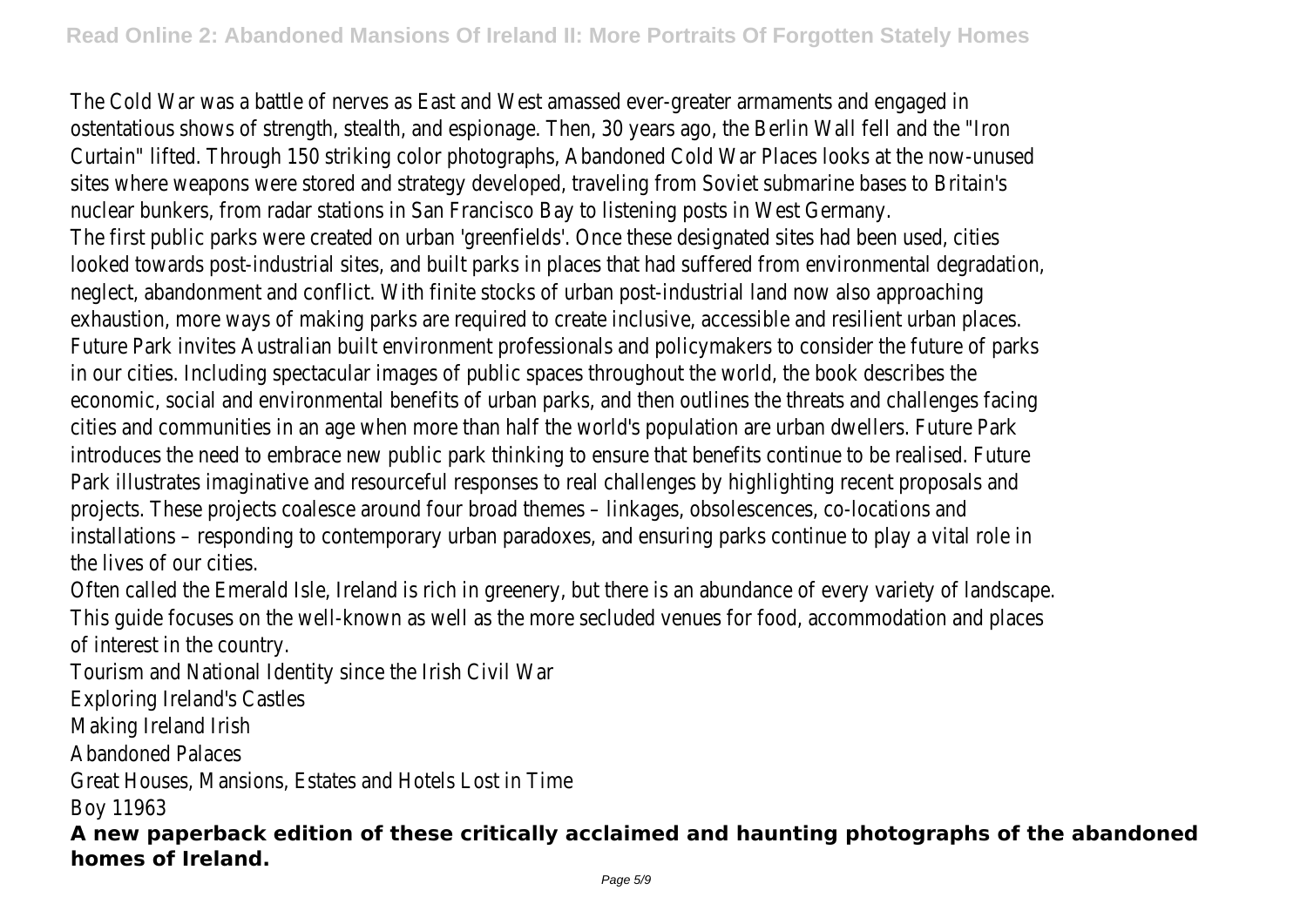**"For aristocrats and gentry in 18th-century Ireland, the townhouses and country estates they resided in were carefully constructed to accommodate their cultivated lifestyles. Based on new research from Irish national collections and correspondence culled from papers in private keeping, this publication provides a vivid and engaging look at the various ways in which families tailored their homes to their personal needs and preferences. Halls were designed in order to simultaneously support a variety of activities, including dining, music, and games, while closed porches allowed visitors to arrive fully protected from the country's harsh weather. These grand houses were arranged in accordance with their residents' daily procedures, demonstrating a distinction between public and private spaces, and even keeping in mind the roles and arrangements of the servants in their purposeful layouts. With careful consideration given to both the practicality of everyday routine and the occasional special event, this book illustrates how the lives and residential structures of these aristocrats were inextricably woven together. "--**

**The Irish Neolithic has been dominated by the study of megalithic tombs, but the defining element of Irish settlement evidence is the rectangular timber Early Neolithic house, the numbers of which have more than quadrupled in the last ten years. The substantial Early Neolithic timber house was a shortlived architectural phenomenon of as little as 90 years, perhaps like short-lived Early Neolithic long barrows and causewayed enclosures. This book explores the wealth of evidence for settlement and houses throughout the Irish Neolithic, in relation to Britain and continental Europe. More importantly it incorporates the wealth of new, and often unpublished, evidence from developer-led archaeological excavations and large grey-literature resources. The settlement evidence scattered across the landscape, and found as a result of developer-funded work, provides the social context for the more famous stone monuments that have traditionally shaped our views of the Neolithic in Ireland. It provides the first comprehensive review of the Neolithic settlement of Ireland, which enables a more holistic and meaningful understanding of the Irish Neolithic.**

**The comprehensive defeat of the Jacobite Irish in the Williamite conflict, a component within the pan-European Nine Years' War, prevented the exiled James II from regaining his English throne, ended realistic prospects of a Stuart restoration and partially secured the new regime of King William III and Queen Mary created by the Glorious Revolution. The principal events - the Siege of Londonderry, the Battles of the Boyne and Aughrim, and the two Sieges and Treaty of Limerick - have subsequently become totems around which opposing constructions of Irish history have been erected. Childs argues that the struggle was typical of the late-seventeenth century, principally decided by economic**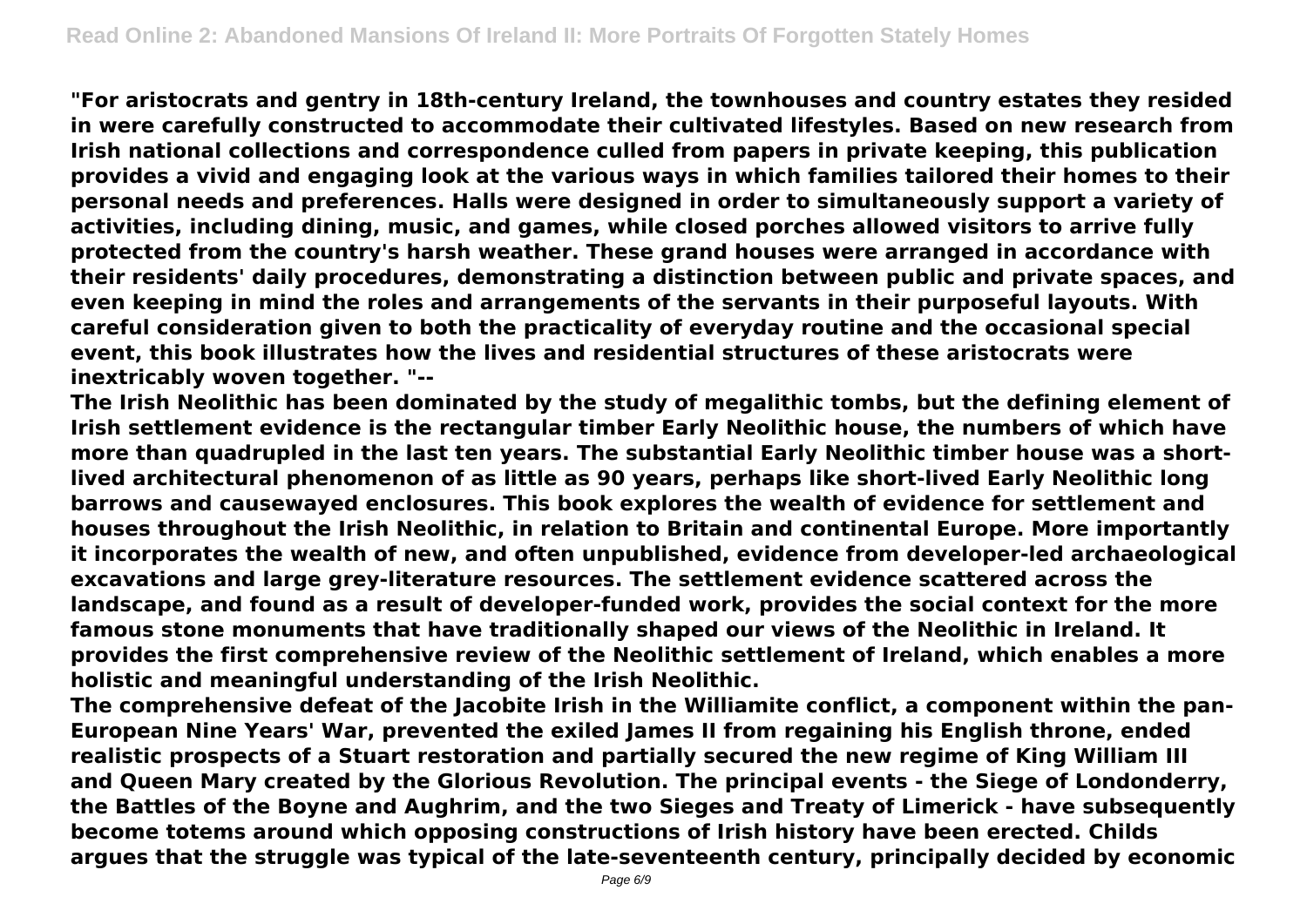**resources and attrition in which the 'small war' comprising patrols, raids, occupation of captured regions by small garrisons, police actions against irregulars and attacks on supply lines was more significant in determining the outcome than the set-piece battles and sieges.**

**The Protestants of Southern Ireland**

**Woodwork and Carving in Ireland from the Earliest Times to the Act of Union Lost Ireland**

#### **More Portraits of Forgotten Stately Homes**

# **An Irish Industrial School Childhood and an Extraordinary Search for Home**

#### **Hansard's Parliamentary Debates**

*This title documents eighty abandoned Church of Ireland churches, preserving a record of fragile religious ruins. Their history, dating back to early christianity in Ireland, paints a stark portrait of a Protestant aristocracy and a Catholic majority.*

*This work has been selected by scholars as being culturally important, and is part of the knowledge base of civilization as we know it. This work was reproduced from the original artifact, and remains as true to the original work as possible. Therefore, you will see the original copyright references, library stamps (as most of these works have been housed in our most important libraries around the world), and other notations in the work. This work is in the public domain in the United States of America, and possibly other nations. Within the United States, you may freely copy and distribute this work, as no entity (individual or corporate) has a copyright on the body of the work.As a reproduction of a historical artifact, this work may contain missing or blurred pages, poor pictures, errant marks, etc. Scholars believe, and we concur, that this work is important enough to be preserved, reproduced, and made generally available to the public. We appreciate your support of the preservation process, and thank you for being an important part of keeping this knowledge alive and relevant.*

*From ancient Roman villas to a colonial station in Cambodia, Abandoned Palaces charts the decline of what were once the most luxurious homes and resorts. Ranging from crumbling hotels in the Catskills and Mozambique, to an unfinished Elizabethan summerhouse, to a modern megalomaniac's uncompleted estate, they were deserted for reasons including politics, bankruptcy, personal tragedies, natural disasters, and changing tastes. This volume is a moving pictorial examination of worlds left behind. A land of legend and lore, Ireland is also home to some of the most breathtaking residences in the world, 10 of which are explored in this charming book. Take a once-in-a-lifetime tour through these historical homes and castles--all still owned and lived in by the original families--furnished with heirlooms and cherished hand-me-downs. From cabinets filled with monogrammed china to cabbage-rose slipcovered sofas nestled beneath tall Gothic windows, the lavish living rooms and bedrooms, print-lined hallways, and well-used mudrooms capture the distinctive personalities of their owners. Praise for The Irish Country House: "This book examines the houses and castles that have not only survived, but are also in the hands of their original families." - Design\*Sponge Deserted Schoolhouses of Ireland*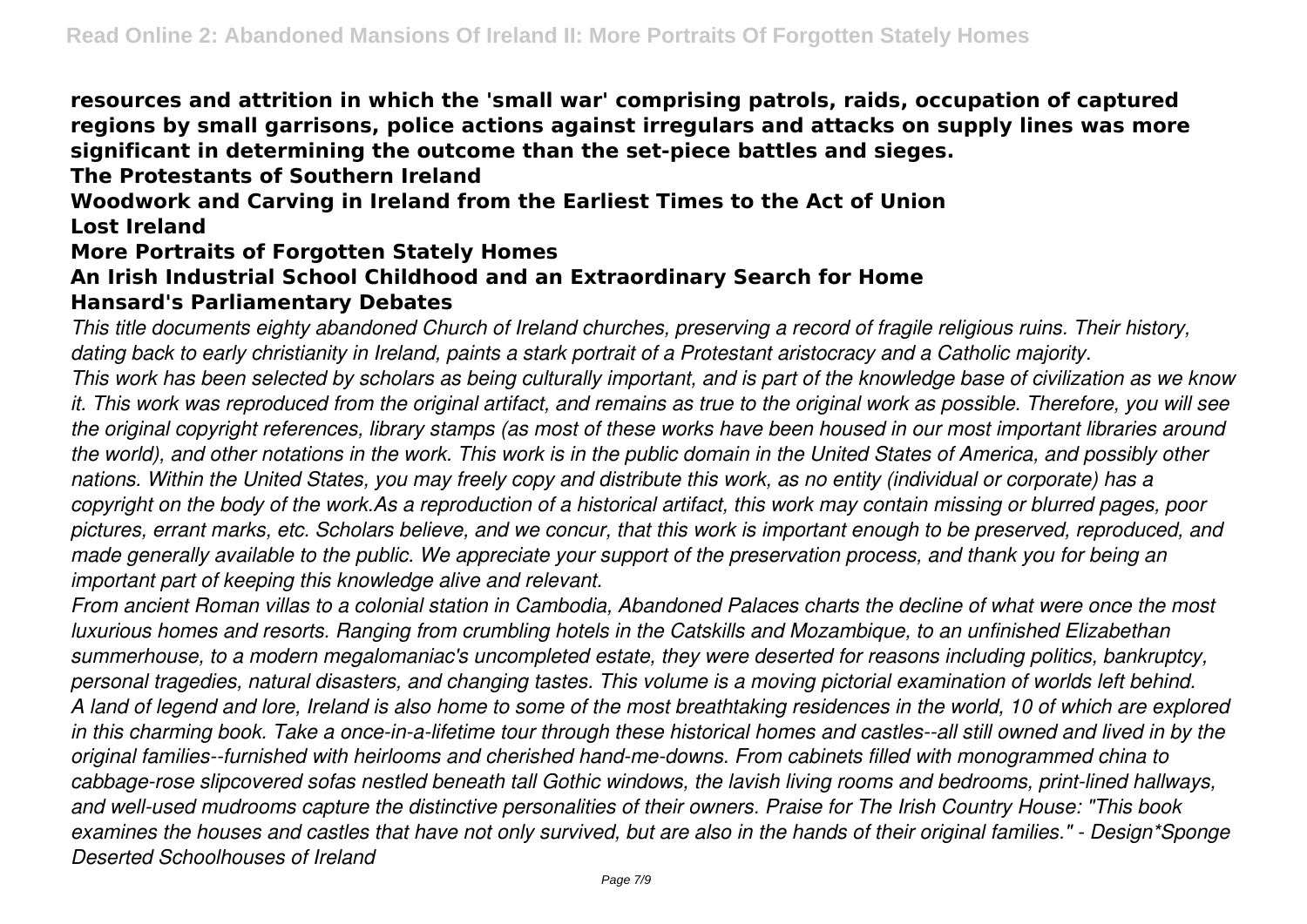*The Parliamentary Debates (Authorized Edition)*

*The Irish Aesthete: Ruins of Ireland*

*Georgian mansions in Ireland, with some account of the evolution of Georgian architecture and decoration Official Report: ... Session of the ... Parliament of the United Kingdom of Great Britain and Ireland, Volume 38 The Parliamentary Gazetteer of Ireland*

**Go on a journey with Robert O'Byrne as he brings fascinating Irish ruins to life. Fantastical, often whimsical, and frequently quirky, these atmospheric ruins are beautifully photographed and paired with fascinating text by Robert O'Byrne. Born out of Robert's hugely popular blog, The Irish Aesthete, there are Medieval castles, Georgian mansions, Victorian lodges, and a myriad of other buildings, many never previously published. Robert focuses on a mixture of exteriors and interiors in varying stages of decay, on architectural details, and entire scenarios. Accompanying texts tell of the Regency siblings who squandered their entire fortune on gambling and carousing, of an Anglo-Norman heiress who pitched her husband out the window on their wedding night, and of the landlord who liked to walk around naked and whose wife made him carry a cowbell to warn housemaids of his approach. Arranged by the country's four provinces, the diverse ruins featured offer a unique insight into Ireland and an exploration of her many styles of historic architecture.**

**Abandoned Mansions of Ireland IIMore Portraits of Forgotten Stately HomesAbandoned Ireland**

**The early twentieth century saw the transformation of the southern Irish Protestants from a once strong people into an isolated, pacified community. Their influence, status and numbers had all but disappeared by the end of the civil war in 1923 and they were to form a quiescent minority up to modern times. This book tells the tale of this transformation and their forced adaptation, exploring the lasting effect that it had on both the Protestant community and the wider Irish society and investigating how Protestants in southern Ireland view their place in the Republic today.**

**THE SUNDAY TIMES' BESTSELLER AND SCIENCE AND ENVIRONMENT BOOK OF THE YEAR SHORTLISTED FOR THE BAILLIE GIFFORD PRIZE SHORTLISTED FOR THE WAINWRIGHT CONSERVATION AWARD SHORTLISTED FOR THE BRITISH ACADEMY BOOK PRIZE LONGLISTED FOR THE HIGHLAND BOOK PRIZE Islands of Abandonment: Life in the Post-Human Landscape**

**Down Country Lanes, Behind Abandoned Houses**

**Written by Way of Dialogue Between Eudoxus and Ireneus**

**The Resurrection of Ireland**

**Journal of a Survey of the Martin Estate**

**Abandoned Mansions of Ireland II**